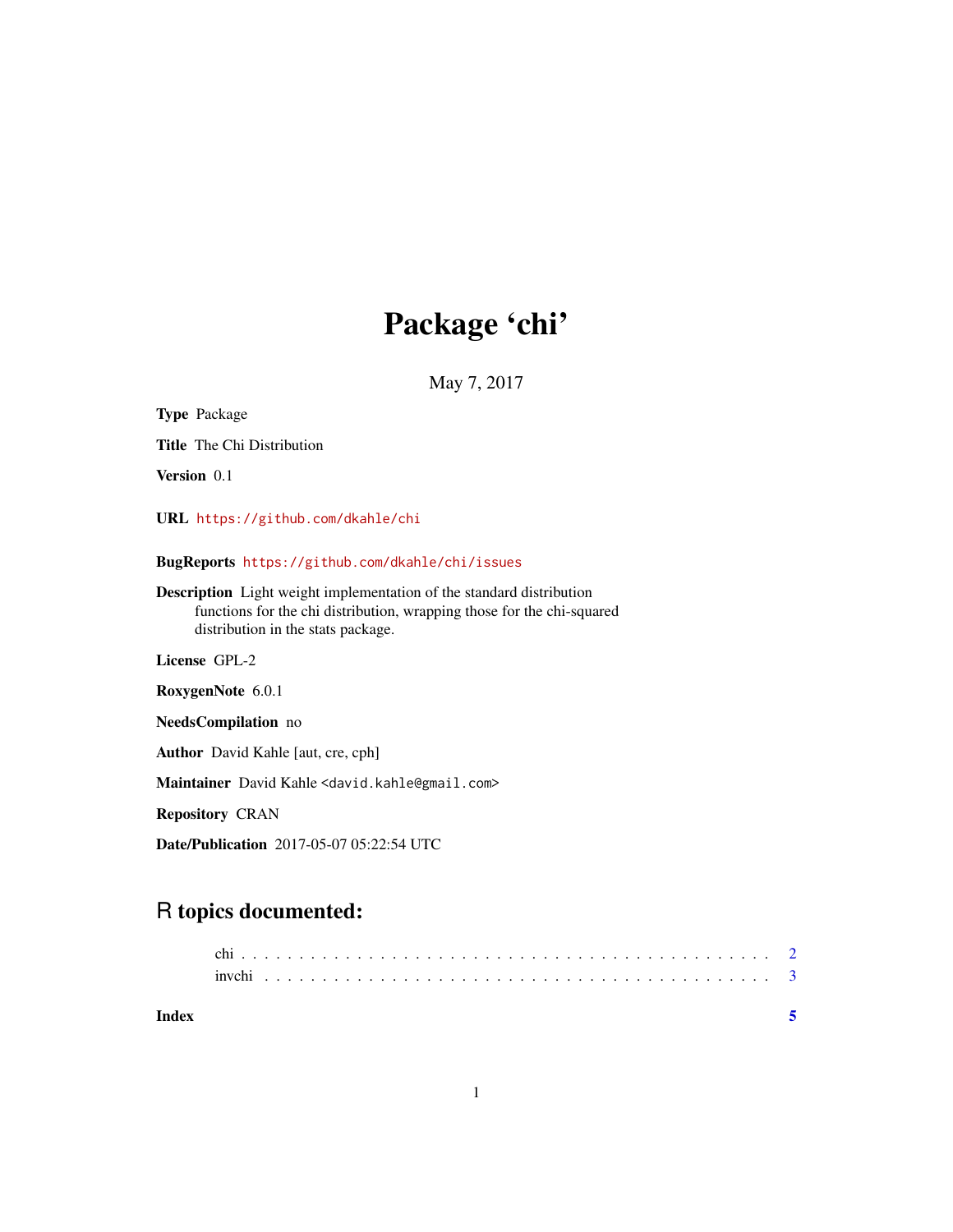#### <span id="page-1-1"></span><span id="page-1-0"></span>Description

Density, distribution function, quantile function and random generation for the chi distribution.

#### Usage

```
dchi(x, df, ncp = 0, log = FALSE)
pchi(q, df, ncp = 0, lower.tail = TRUE, log.p = FALSE)
qchi(p, df, ncp = 0, lowertail = TRUE, log.p = FALSE)rchi(n, df, ncp = 0)
```
#### Arguments

| x, q       | vector of quantiles.                                                                           |  |  |  |
|------------|------------------------------------------------------------------------------------------------|--|--|--|
| df         | degrees of freedom (non-negative, but can be non-integer).                                     |  |  |  |
| ncp        | non-centrality parameter (non-negative).                                                       |  |  |  |
| log, log.p | logical; if TRUE, probabilities $p$ are given as $log(p)$ .                                    |  |  |  |
| lower.tail | logical; if TRUE (default), probabilities are $P[X \le x]$ otherwise, $P[X > x]$ .             |  |  |  |
| р          | vector of probabilities.                                                                       |  |  |  |
| n          | number of observations. If length(n) $> 1$ , the length is taken to be the number<br>required. |  |  |  |

#### Details

The functions  $\frac{d}{p}\left(\frac{d}{p}\right)$ chi simply wrap those of the standard  $\frac{d}{p}\left(\frac{d}{p}\right)$ chisq R implementation, so look at, say, [dchisq](#page-0-0) for details.

#### See Also

[dchisq](#page-0-0); these functions just wrap the (d/p/q/r)chisq functions.

#### Examples

```
s \leq -seq(0, 5, .01)plot(s, dchi(s, 7), type = 'l')
f \leftarrow function(x) dchi(x, 7)
q \leq -2integrate(f, 0, q)
```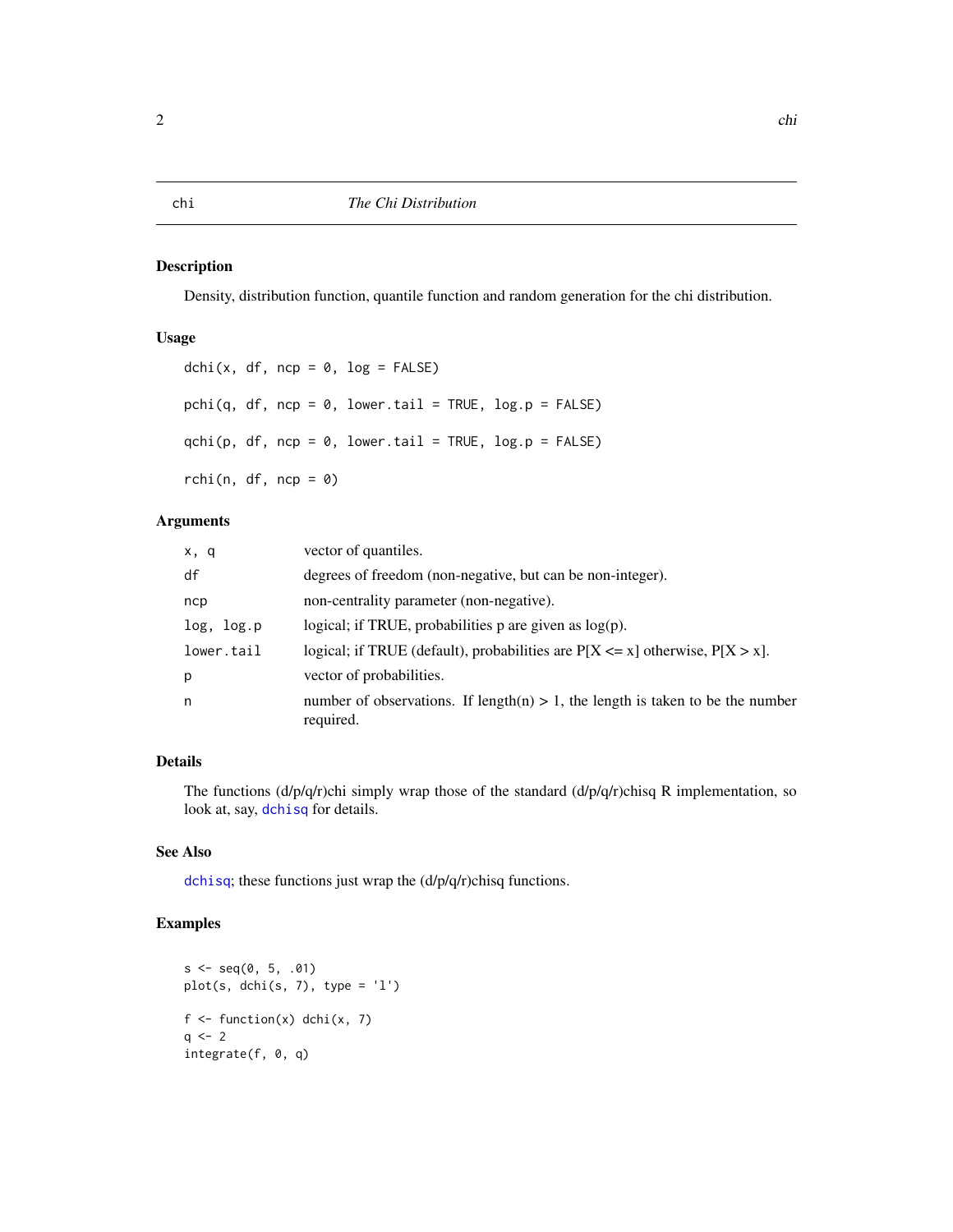#### <span id="page-2-0"></span>invchi 3

```
(p \leftarrow \text{pchi}(q, 7))qchi(p, 7) # = q
mean(rchi(1e5, 7) <= q)
samples <- rchi(1e5, 7)
plot(density(samples))
curve(f, add = TRUE, col = "red")
```
#### invchi *The Inverse Chi Distribution*

#### Description

Density, distribution function, quantile function and random generation for the inverse chi distribution.

#### Usage

dinvchi(x, df, ncp =  $0$ , log = FALSE)  $pinvchi(q, df, ncp = 0, lower.tail = TRUE, log.p = FALSE)$  $qinvchi(p, df, ncp = 0, lower.tail = TRUE, log.p = FALSE)$  $rinvchi(n, df, ncp = 0)$ 

#### Arguments

| x, q       | vector of quantiles.                                                                           |
|------------|------------------------------------------------------------------------------------------------|
| df         | degrees of freedom (non-negative, but can be non-integer).                                     |
| ncp        | non-centrality parameter (non-negative).                                                       |
| log, log.p | logical; if TRUE, probabilities $p$ are given as $log(p)$ .                                    |
| lower.tail | logical; if TRUE (default), probabilities are $P[X \le x]$ otherwise, $P[X > x]$ .             |
| p          | vector of probabilities.                                                                       |
| n          | number of observations. If length(n) $> 1$ , the length is taken to be the number<br>required. |

#### See Also

[dchi](#page-1-1)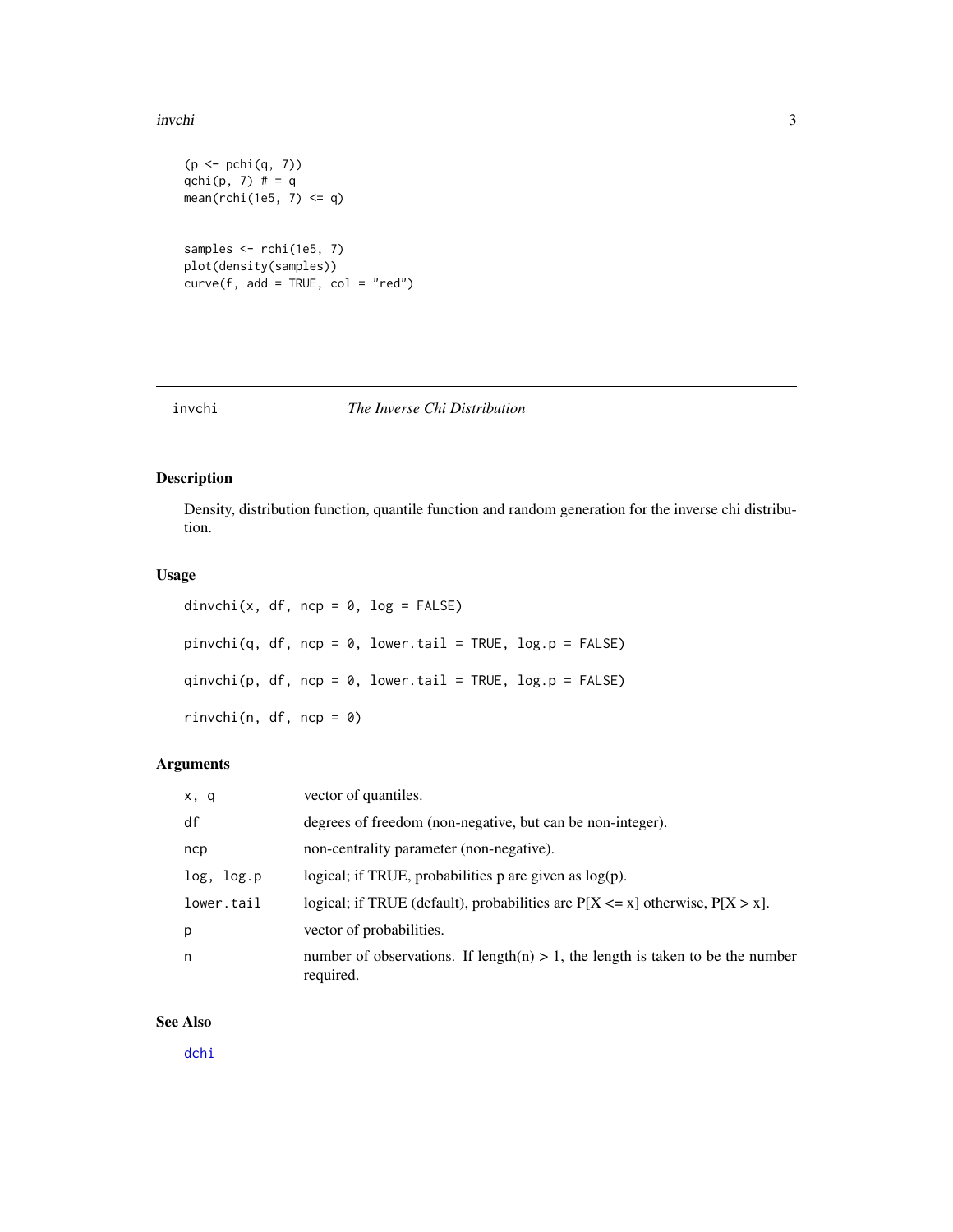### Examples

```
s < -seq(0, 2, .01)plot(s, dinvchi(s, 7), type = 'l')
f \leftarrow function(x) dinvchi(x, 7)q \le -1.5integrate(f, 0, q)
(p <- pinvchi(q, 7))
qinvchi(p, 7) # = qmean(rinvchi(1e5, 7) <= q)
samples <- rinvchi(1e5, 7)
```

```
plot(density(samples))
curve(f, add = TRUE, col = "red")
```